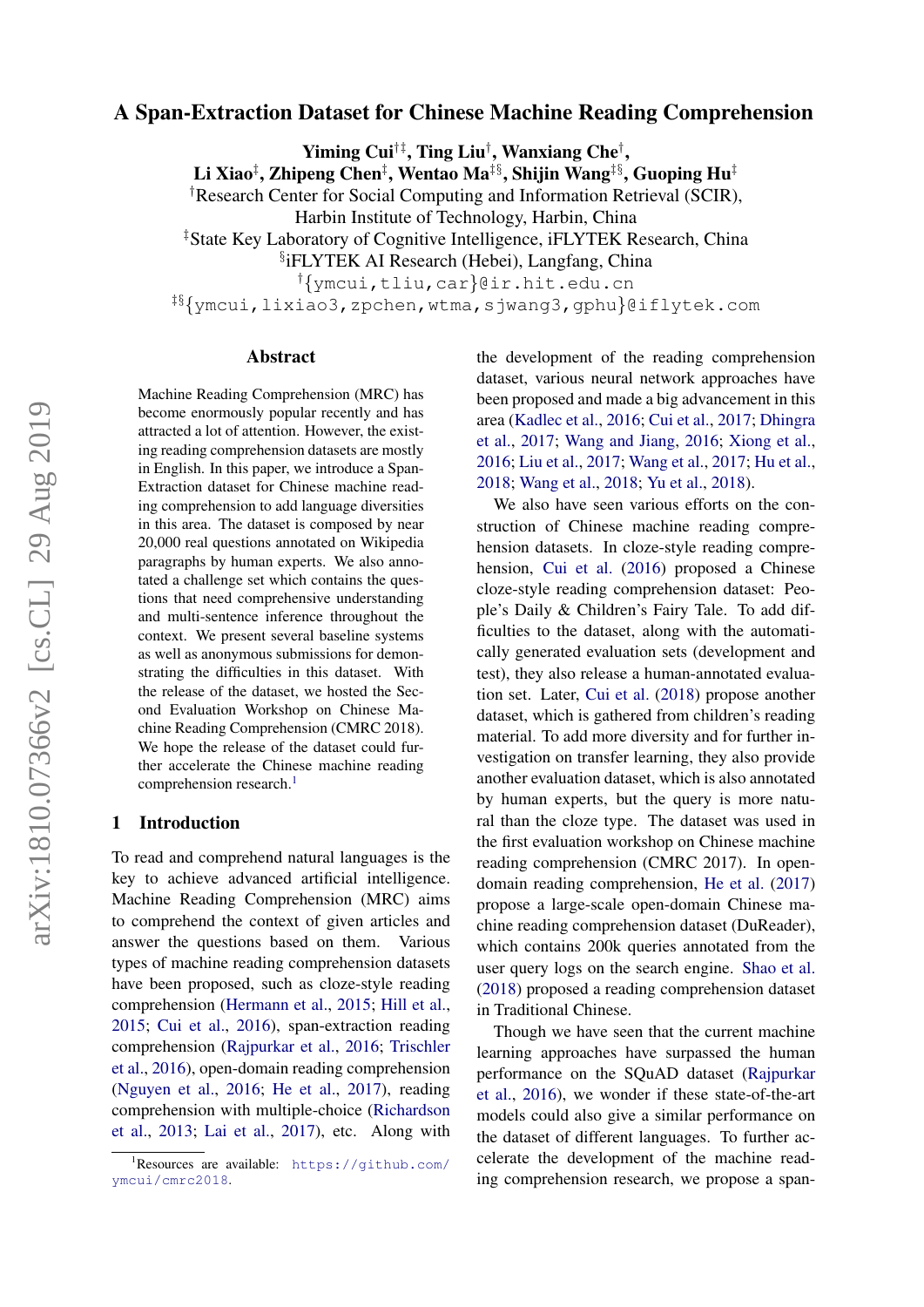<span id="page-1-0"></span>

| [Passage]<br>《黄色脸孔》是柯南·道尔所著的福尔摩斯探案的56个短篇故事之<br>一,收录于《福尔摩斯回忆录》。孟罗先生素来与妻子恩爱,但<br>自从最近邻居新入伙后,孟罗太太则变得很奇怪,曾经凌晨时份<br>外出,又藉丈夫不在家时偷偷走到邻居家中。于是孟罗先生向福<br>尔摩斯求助,福尔摩斯听毕孟罗先生的故事后,认为孟罗太太被来<br>自美国的前夫勒索, 所以不敢向孟罗先生说出真相, 所以吩咐孟罗<br>先生,如果太太再次走到邻居家时,即时联络他,他会第一时间赶<br>到。孟罗太太又走到邻居家,福尔摩斯陪同孟罗先生冲入,却发现<br>邻居家中的人是孟罗太太与前夫生的女儿,因为孟罗太太的前夫<br>是黑人,她怕孟罗先生嫌弃混血儿,所以不敢说出真相。 | [Passage]<br>"The Adventure of the Yellow Face", one of the 56 short Sherlock Holmes<br>stories written by Sir Arthur Conan Doyle, is the third tale from The Mem-<br>oirs of Sherlock Holmes. Mr. Munro has always been loved by his wife,<br>but since the new neighbors recently joined, Mrs. Munro has become very<br>strange. She used to go out in the early hours of the morning and se-<br>cretly went to her neighbors when her husband was not at home.  Mrs.<br>Munro went to the neighbor's house again, and Holmes accompanied Mr.<br>Munro to rush in, only to find that the neighbor's family was the daughter<br>of Mrs. Munro and her ex-husband, because Mrs. Munro's ex-husband<br>was black, and she was afraid of Mr. Munro hate the mixed-race, so<br>she did not dare to tell the truth. |
|------------------------------------------------------------------------------------------------------------------------------------------------------------------------------------------------------------------------------------------------------------------------------------------------------------------------------------------------|-----------------------------------------------------------------------------------------------------------------------------------------------------------------------------------------------------------------------------------------------------------------------------------------------------------------------------------------------------------------------------------------------------------------------------------------------------------------------------------------------------------------------------------------------------------------------------------------------------------------------------------------------------------------------------------------------------------------------------------------------------------------------------------------------------------------|
| [Ouestion]                                                                                                                                                                                                                                                                                                                                     | [Ouestion]                                                                                                                                                                                                                                                                                                                                                                                                                                                                                                                                                                                                                                                                                                                                                                                                      |
| 孟罗太太为什么在邻居新入伙后变得很奇怪?                                                                                                                                                                                                                                                                                                                           | Why Mrs. Munro became strange after the new neighbors moved in?                                                                                                                                                                                                                                                                                                                                                                                                                                                                                                                                                                                                                                                                                                                                                 |
| [Answer 1]                                                                                                                                                                                                                                                                                                                                     | [Answer 1]                                                                                                                                                                                                                                                                                                                                                                                                                                                                                                                                                                                                                                                                                                                                                                                                      |
| 邻居家中的人是孟罗太太与前夫生的女儿,因为孟罗太太的前夫是                                                                                                                                                                                                                                                                                                                  | because Mrs. Munro's ex-husband was black, and she was afraid of Mr.                                                                                                                                                                                                                                                                                                                                                                                                                                                                                                                                                                                                                                                                                                                                            |
| 黑人,她怕孟罗先生嫌弃混血儿                                                                                                                                                                                                                                                                                                                                 | Munro hate the mixed-race                                                                                                                                                                                                                                                                                                                                                                                                                                                                                                                                                                                                                                                                                                                                                                                       |
| [Answer 2]                                                                                                                                                                                                                                                                                                                                     | [Answer 2]                                                                                                                                                                                                                                                                                                                                                                                                                                                                                                                                                                                                                                                                                                                                                                                                      |
| 邻居家中的人是孟罗太太与前夫生的女儿,因为孟罗太太的前夫是                                                                                                                                                                                                                                                                                                                  | because Mrs. Munro's ex-husband was black, and she was afraid of Mr.                                                                                                                                                                                                                                                                                                                                                                                                                                                                                                                                                                                                                                                                                                                                            |
| 黑人,她怕孟罗先生嫌弃混血儿,所以不敢说出真相。                                                                                                                                                                                                                                                                                                                       | Munro hate the mixed-race                                                                                                                                                                                                                                                                                                                                                                                                                                                                                                                                                                                                                                                                                                                                                                                       |
| [Answer 3]                                                                                                                                                                                                                                                                                                                                     | [Answer 3]                                                                                                                                                                                                                                                                                                                                                                                                                                                                                                                                                                                                                                                                                                                                                                                                      |
| 邻居家中的人是孟罗太太与前夫生的女儿,因为孟罗太太的前夫是                                                                                                                                                                                                                                                                                                                  | because Mrs. Munro's ex-husband was black, and she was afraid of Mr.                                                                                                                                                                                                                                                                                                                                                                                                                                                                                                                                                                                                                                                                                                                                            |
| 黑人, 她怕孟罗先生嫌弃混血儿, 所以不敢说出真相。                                                                                                                                                                                                                                                                                                                     | Munro hate the mixed-race, so she did not dare to tell the truth.                                                                                                                                                                                                                                                                                                                                                                                                                                                                                                                                                                                                                                                                                                                                               |

Figure 1: An example of the proposed CMRC 2018 dataset (challenge set). English translation is also given for comparison.

extraction dataset for Chinese machine reading comprehension. Figure [1](#page-1-0) shows an example of the proposed dataset. The main contributions of our work can be concluded as follows.

- We propose a Chinese span-extraction reading comprehension dataset which contains near 20,000 human-annotated questions, to add linguistic diversity in reading comprehension field.
- To thoroughly test the ability of the MRC systems, besides the development and test set, we also make a challenge set which contains carefully annotated questions that require various clues in the passage. The BERT-based approaches could only give under 50% F1-score on this set, indicating its difficulty.
- The proposed Chinese RC data could also be a resource for cross-lingual research purpose when studied along with SQuAD and other similar datasets.

#### 2 The Proposed Dataset

#### 2.1 Task Definition

Generally, the reading comprehension task can be described as a triple  $\langle \mathcal{P}, \mathcal{Q}, \mathcal{A} \rangle$ , where P represents Passage, Q represents Question and the A represents Answer. Specifically, for spanextraction reading comprehension task, the question is annotated by the human, which is much more natural than the cloze-style MRC datasets [\(Hill et al.,](#page-5-1) [2015;](#page-5-1) [Cui et al.,](#page-4-0) [2016\)](#page-4-0). The answer  $A$ should be a span which is directly extracted from the passage  $P$ . According to most of the works on SQuAD, the task can be simplified by predicting the start and end pointer in the passage [\(Wang and](#page-5-10) [Jiang,](#page-5-10) [2016\)](#page-5-10).

# 2.2 Data Pre-Processing

We downloaded Chinese portion of Wikipedia webpage dump[2](#page-1-1) on Jan 22, 2018 and used open-source toolkit *Wikipedia Extractor*[3](#page-1-2) for preprocessing the raw files into plain text. We also convert the Traditional Chinese characters into Simplified Chinese for normalization purpose using *opencc*[4](#page-1-3) toolkit.

#### 2.3 Human Annotation

The questions in the proposed dataset are completely annotated by human experts, which is different from previous works that rely on the automatic data generation [\(Hermann et al.,](#page-5-0) [2015;](#page-5-0) [Hill](#page-5-1) [et al.,](#page-5-1) [2015;](#page-5-1) [Cui et al.,](#page-4-0) [2016\)](#page-4-0). Before annotating, the document is divided into several passages, and each passage is limited to have no more than 500 Chinese words, where the word is counted by using LTP [\(Che et al.,](#page-4-3) [2010\)](#page-4-3). Then, the annotator was instructed to first evaluate the appropriateness of the passages, because some of the passages are extremely difficult for the public to understand. Following rules are applied when discarding the passages.

<span id="page-1-1"></span><sup>2</sup>[https://dumps.wikimedia.org/zhwiki/](https://dumps.wikimedia.org/zhwiki/latest/) [latest/](https://dumps.wikimedia.org/zhwiki/latest/)

<span id="page-1-2"></span><sup>3</sup>[http://medialab.di.unipi.it/wiki/](http://medialab.di.unipi.it/wiki/Wikipedia_Extractor) [Wikipedia\\_Extractor](http://medialab.di.unipi.it/wiki/Wikipedia_Extractor)

<span id="page-1-3"></span><sup>4</sup><https://github.com/BYVoid/OpenCC>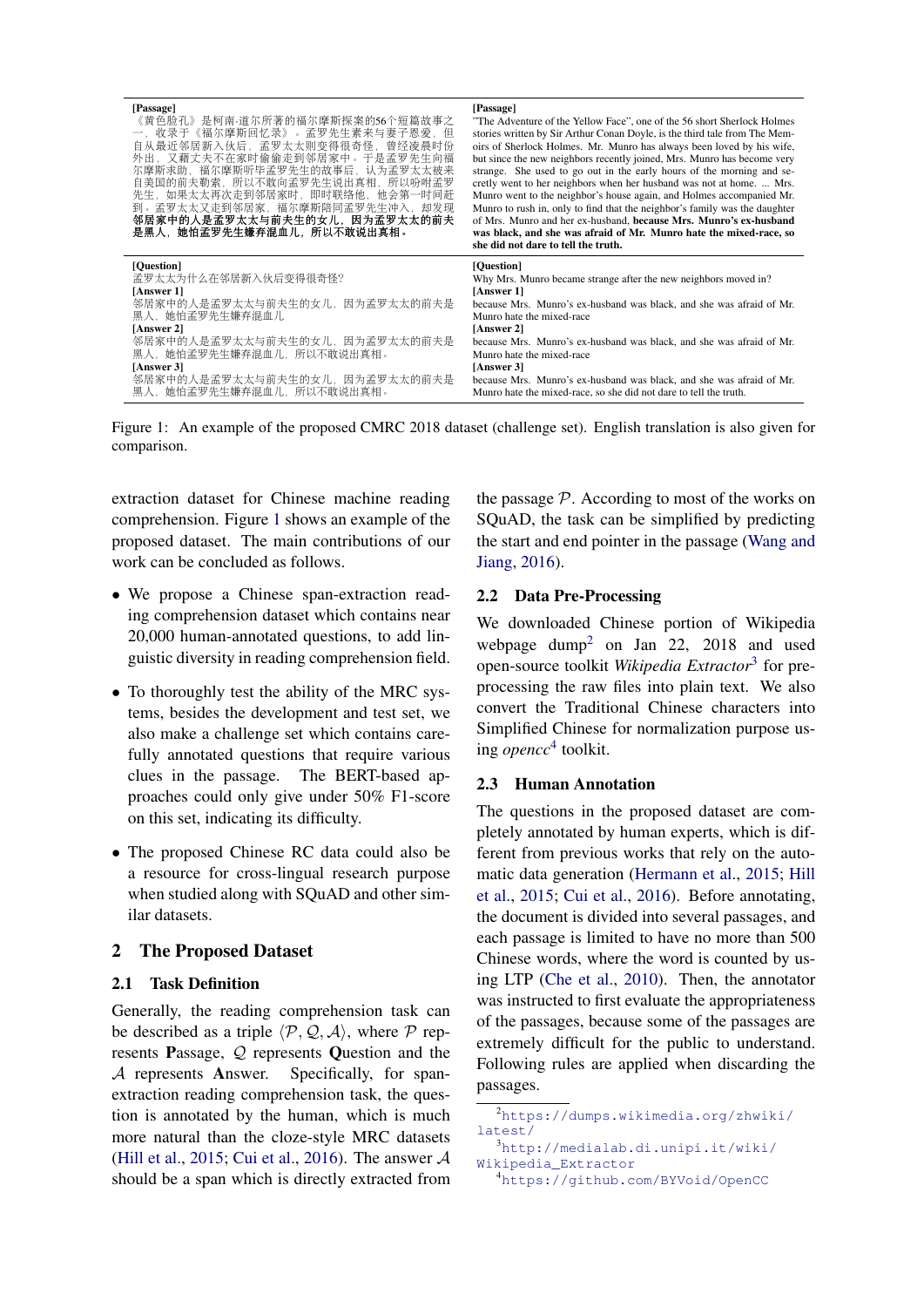- Contain over 30% non-Chinese characters.
- Contain many professional words that hard to understand.
- Contains many special characters and symbols.
- The paragraph is written in classical Chinese, which is substantially different from the Chinese language nowadays.

After identifying the passage is appropriate for annotation, the annotator will read the passage and ask the questions based on it and annotated a primary answer. During the question annotation, the following rules are applied.

- No more than five questions for each passage.
- The answer MUST be a span in the passage to meet the task definition.
- Encourage the question diversity, such as who/when/where/why/how, etc.
- Avoid directly using the description in the passage. Use paraphrase or syntax transformation to add difficulties for answering.
- Long answers (say over 30 characters) will be discarded.

For the evaluation sets, i.e., development, test, challenge, there are three answers available for better evaluation. Besides the primary answer that was annotated by the question proposer, we also invite two additional annotators to write the second and third answers for the question. During this phase, the annotators could not see the primary answer to ensure the answer was not copied from others and encourage the diversities in the answer.

### 2.4 Challenge Set

In order to examine how well can reading comprehension models deal with the questions that need comprehensive reasoning over various clues in the context, we additionally annotated a small challenge set for this purpose while keeping the spanextraction style. The annotation was also done by three annotators in a similar way that for development and test set. Figure [1](#page-1-0) shows an example in the challenge set. The question should meet the following standards to be qualified into this set.

<span id="page-2-1"></span>

where  $\blacksquare$  who  $\blacksquare$  how  $\blacksquare$  what  $\blacksquare$  when  $\blacksquare$  why  $\blacksquare$  other

Figure 2: Question types of the development set.

- The answer cannot be only inferred by a single sentence in the passage if the answer is a single word or short phrase. We encourage the annotator to ask the questions that need comprehensive reasoning in the passage to increase the difficulties.
- If the answer belongs to a type of named entity, or specific genre (such as date, color, etc.), it can not be the only one in the context, or the machine could easily pick it out according to its type. For example, if there is only one person name appears in the context, then it cannot be used for annotating questions. There should be at least two person names that could mislead the machine for answering.

#### 2.5 Statistics

The general statistics of the pre-processed data are given in Table [1.](#page-2-0) The question type distribution of the development set is given in Figure [2.](#page-2-1)

<span id="page-2-0"></span>

|                     | Train  | Dev   | Test  | <b>Challenge</b> |
|---------------------|--------|-------|-------|------------------|
| Question #          | 10,321 | 3,351 | 4.895 | 504              |
| Answer # per query  |        | 3     | 3     | 3                |
| Max passage tokens  | 962    | 961   | 980   | 916              |
| Max question tokens | 89     | 56    | 50    | 47               |
| Max answer tokens   | 100    | 85    | 92    | 77               |
| Avg passage tokens  | 452    | 469   | 472   | 464              |
| Avg question tokens | 15     | 15    | 15    | 18               |
| Avg answer tokens   | 17     | 9     | Q     | 19               |

Table 1: Statistics of the CMRC 2018 dataset.

### 3 Evaluation Metrics

In this paper, we adopt two evaluation metrics following [Rajpurkar et al.](#page-5-2) [\(2016\)](#page-5-2). However, as the Chinese language is quite different from English, we adapt the original metrics in the following ways. Note that, the common punctuations, white spaces are ignored for normalization.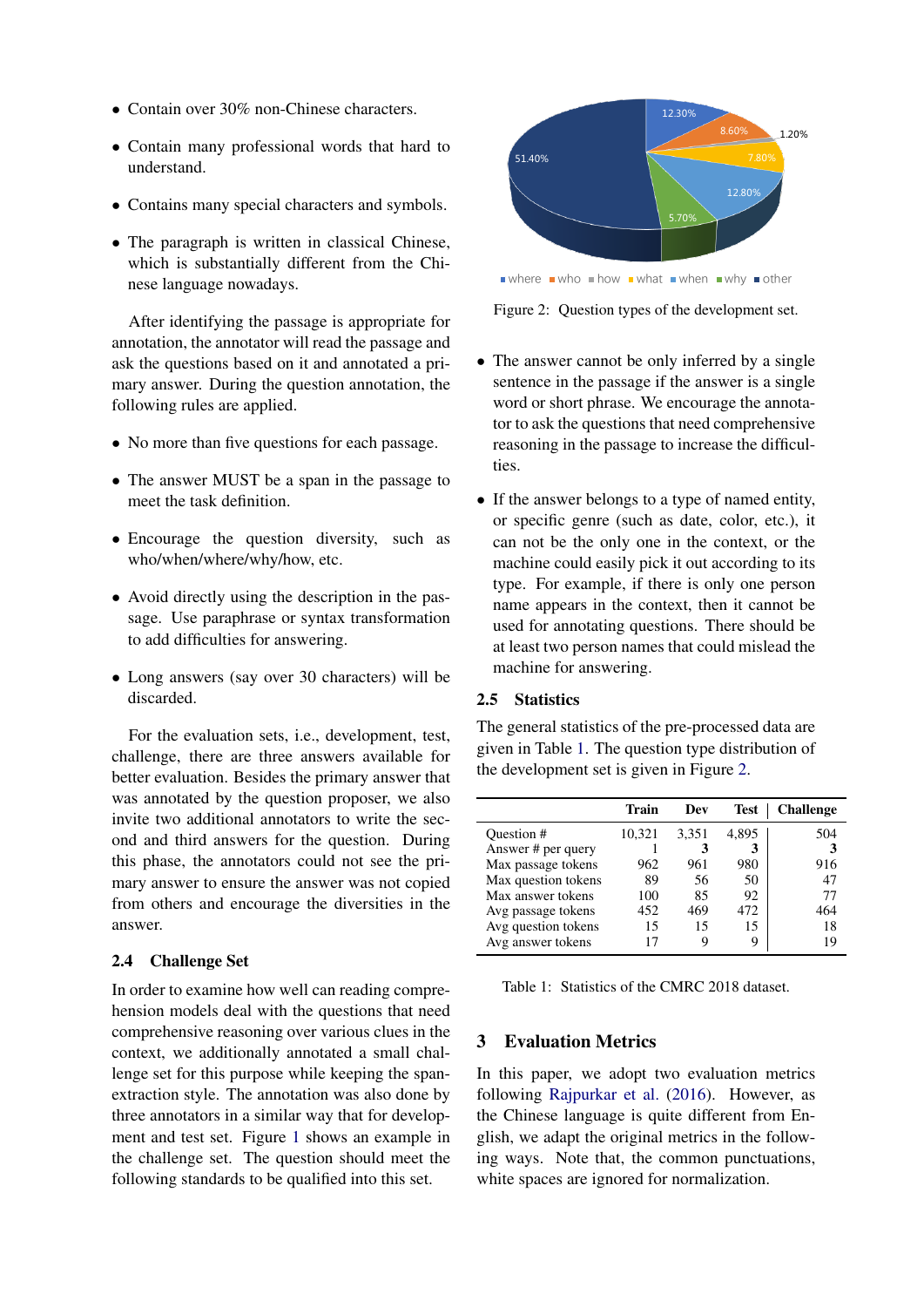<span id="page-3-1"></span>

|                                    | <b>Development</b> |        | <b>Test</b> |        | <b>Challenge</b> |        |
|------------------------------------|--------------------|--------|-------------|--------|------------------|--------|
|                                    | EМ                 | F1     | EM          | F1     | EM               | F1     |
| <b>Estimated Human Performance</b> | 91.083             | 97.348 | 92.400      | 97.914 | 90.382           | 95.248 |
| Z-Reader (single model)            | 79.776             | 92.696 | 74.178      | 88.145 | 13.889           | 37.422 |
| MCA-Reader (ensemble)              | 66.698             | 85.538 | 71.175      | 88.090 | 15.476           | 37.104 |
| RCEN (ensemble)                    | 76.328             | 91.370 | 68.662      | 85.753 | 15.278           | 34.479 |
| MCA-Reader (single model)          | 63.902             | 82.618 | 68.335      | 85.707 | 13.690           | 33.964 |
| OmegaOne (ensemble)                | 66.977             | 84.955 | 66.272      | 82.788 | 12.103           | 30.859 |
| RCEN (single model)                | 73.253             | 89.750 | 64.576      | 83.136 | 10.516           | 30.994 |
| GM-Reader (ensemble)               | 58.931             | 80.069 | 64.045      | 83.046 | 15.675           | 37.315 |
| OmegaOne (single model)            | 64.430             | 82.699 | 64.188      | 81.539 | 10.119           | 29.716 |
| GM-Reader (single model)           | 56.322             | 77.412 | 60.470      | 80.035 | 13.690           | 33.990 |
| R-NET (single model)               | 45.418             | 69.825 | 50.112      | 73.353 | 9.921            | 29.324 |
| SXU-Reader (ensemble)              | 40.292             | 66.451 | 46.210      | 70.482 | N/A              | N/A    |
| SXU-Reader (single model)          | 37.310             | 66.121 | 44.270      | 70.673 | 6.548            | 28.116 |
| T-Reader (single model)            | 39.422             | 62.414 | 44.883      | 66.859 | 7.341            | 22.317 |
| <b>BERT-base (Chinese)</b>         | 63.6               | 83.9   | 67.8        | 86.0   | 18.4             | 42.1   |
| <b>BERT-base (Multi-lingual)</b>   | 64.1               | 84.4   | 68.6        | 86.8   | 18.6             | 43.8   |

Table 2: Baseline results and CMRC 2018 participants' results. Note that, some of the submissions are using development set for training as well.

#### 3.1 Exact Match

Measure the exact match between the prediction and ground truths that is 1 for the exact match. Otherwise, the score is 0. This is the same as the one proposed by [Rajpurkar et al.](#page-5-2) [\(2016\)](#page-5-2).

### 3.2 F1-Score

Measure the character-level fuzzy match between the prediction and ground truths. Instead of treating the predictions and ground truths as bag-ofwords, we calculate the length of the longest common sequence (LCS) between them and compute the F1-score accordingly. We take the maximum F1 over all of the ground truth answers for a given question. Note that, non-Chinese words will not be segmented into characters.

#### 3.3 Estimated Human Performance

We also report the estimated human performance in order to measure the difficulty of the proposed dataset. As we have illustrated in the previous section, there are three answers for each question in development, test, and challenge set. Unlike [Ra](#page-5-2)[jpurkar et al.](#page-5-2) [\(2016\)](#page-5-2), we use a cross-validation method to calculate the performance. We regard the first answer as human prediction and treat the rest of the answers as ground truths. In this way, we can get three human prediction performance by iteratively regarding the first, second, and third answer as the human prediction. Finally, we calculate the average of three results as the final estimated human performance on this dataset.

#### 4 Experimental Results

#### 4.1 Baseline System

Following [Devlin et al.](#page-5-18) [\(2019\)](#page-5-18), we adopt BERT for our baseline system. Specifically, we slightly modify the run\_squad.py script<sup>[5](#page-3-0)</sup> for adjusting our dataset, while keeping the most of the original implementation. For the baseline system, we used an initial learning rate of 3e-5 with a batch size of 32 and trained for two epochs. The maximum lengths of document and query are set to 512 and 64.

#### 4.2 Results

The results are shown in Table [2.](#page-3-1) Besides the baseline systems, we also include the participants' results of CMRC 2018 evaluation. We release the training and development set to the public and accepted submissions from participants to evaluate their models on the hidden test and challenge set to preserve the integrity of the evaluation process following [Rajpurkar et al.](#page-5-2) [\(2016\)](#page-5-2). As we can see that most of the participants could obtain over 80 in the test F1. While compared to F1 metric, the EM metric is substantially lower compared to the SQuAD dataset (usually within 10 points). This suggests that how to determine the exact span boundary in Chinese machine reading comprehension plays a key role to improve the system performance.

<span id="page-3-0"></span><sup>5</sup>[https://github.com/google-research/](https://github.com/google-research/bert/blob/master/run_squad.py) [bert/blob/master/run\\_squad.py](https://github.com/google-research/bert/blob/master/run_squad.py)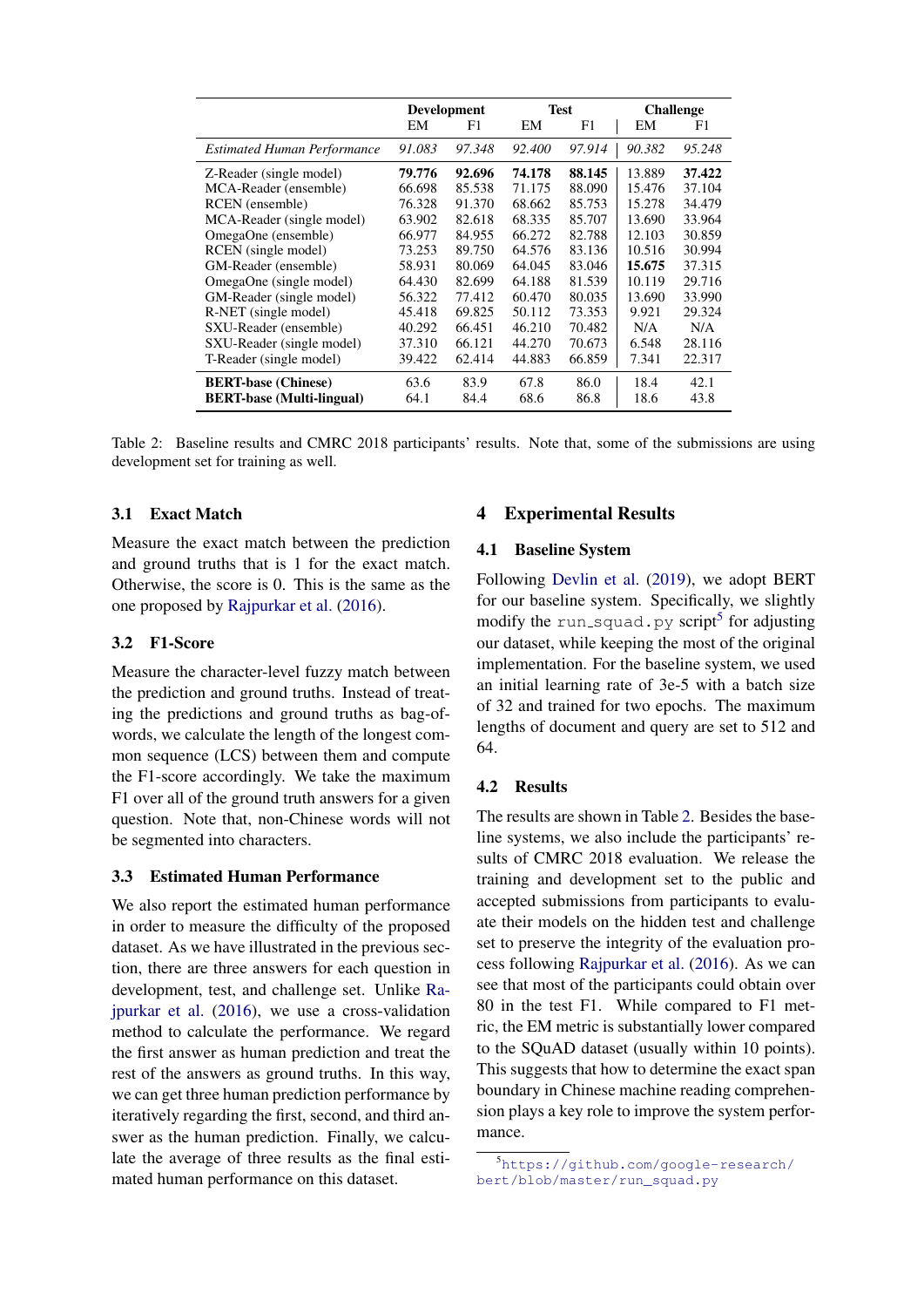Not surprisingly, as shown in the last column of Table [2,](#page-3-1) though the top-ranked systems obtain decent scores on the development and test set, they are failed to give satisfactory results on the challenge set. However, as we can see that the estimated human performance on the development, test, and challenge set are relatively similar, where the challenge set gives slightly lower scores. We also observed that though Z-Reader obtains best scores on the test set, it failed to give consistent performances on the EM metric of the challenge set. This suggests that the current reading comprehension models are relatively not capable of handling difficult questions that need comprehensive reasoning among several clues in the passage.

BERT-based approaches show competitive performance against participants submissions.[6](#page-4-4) Though traditional models have higher scores in the test set, when it comes to the challenge set, BERT-based baselines are consistently higher, demonstrating that rich representation provided by BERT is beneficial for solving harder questions and generalize well among both easy and hard questions.

# 5 Conclusion

In this work, we propose a span-extraction dataset for Chinese machine reading comprehension. The dataset is annotated by human experts with near 20,000 questions as well as a challenging set which is composed of the questions that need reasoning over multiple clues. The evaluation results show that the machine could give excellent scores on the development and test set with only near 10 points below the estimated human performance in F1-score. However, when it comes to the challenge set, the scores are declining drastically while the human performance remains almost the same with the non-challenge set, indicating that there are still potential challenges in designing more sophisticated models to improve the performance. We hope the release of this dataset could bring language diversity in machine reading comprehension task, and accelerate further investigation on solving the questions that need comprehensive reasoning over multiple clues.

### Open Challenge

We would like to invite more researchers doing experiments on our CMRC 2018 dataset and evaluate on the hidden test and challenge set to further test the generalization of the models. You can follow the instructions on our CodaLab Worksheet to submit your model via [https://bit.ly/](https://bit.ly/2ZdS8Ct) [2ZdS8Ct](https://bit.ly/2ZdS8Ct)

### Acknowledgments

We would like to thank the anonymous reviewers for their thorough reviewing and providing thoughtful comments to improve our paper. We would like to thank our resource team for annotating and verifying evaluation data. Also, we thank the Seventeenth China National Conference on Computational Linguistics (CCL  $2018$ )<sup>[7](#page-4-5)</sup> and Changsha University of Science and Technology for providing venue for evaluation workshop. This work was supported by the National Natural Science Foundation of China (NSFC) via grant 61976072, 61632011 and 61772153.

#### References

- <span id="page-4-3"></span>Wanxiang Che, Zhenghua Li, and Ting Liu. 2010. Ltp: A chinese language technology platform. In *Proceedings of the 23rd International Conference on Computational Linguistics: Demonstrations*, pages 13–16. Association for Computational Linguistics.
- <span id="page-4-1"></span>Yiming Cui, Zhipeng Chen, Si Wei, Shijin Wang, Ting Liu, and Guoping Hu. 2017. [Attention-over](https://doi.org/10.18653/v1/P17-1055)[attention neural networks for reading comprehen](https://doi.org/10.18653/v1/P17-1055)[sion.](https://doi.org/10.18653/v1/P17-1055) In *Proceedings of the 55th Annual Meeting of the Association for Computational Linguistics (Volume 1: Long Papers)*, pages 593–602. Association for Computational Linguistics.
- <span id="page-4-2"></span>Yiming Cui, Ting Liu, Zhipeng Chen, Wentao Ma, Shijin Wang, and Guoping Hu. 2018. Dataset for the first evaluation on chinese machine reading comprehension. In *Proceedings of the Eleventh International Conference on Language Resources and Evaluation (LREC 2018)*. European Language Resources Association (ELRA).
- <span id="page-4-0"></span>Yiming Cui, Ting Liu, Zhipeng Chen, Shijin Wang, and Guoping Hu. 2016. [Consensus attention-based](http://aclweb.org/anthology/C16-1167) [neural networks for chinese reading comprehension.](http://aclweb.org/anthology/C16-1167) In *Proceedings of COLING 2016, the 26th International Conference on Computational Linguistics: Technical Papers*, pages 1777–1786. The COLING 2016 Organizing Committee.

<span id="page-4-4"></span><sup>&</sup>lt;sup>6</sup>As CMRC 2018 workshop was held before the publication of BERT, systems of the participants are not based on BERT.

<span id="page-4-5"></span> $7$ [http://www.cips-cl.org/static/](http://www.cips-cl.org/static/CCL2018/index.html) [CCL2018/index.html](http://www.cips-cl.org/static/CCL2018/index.html)